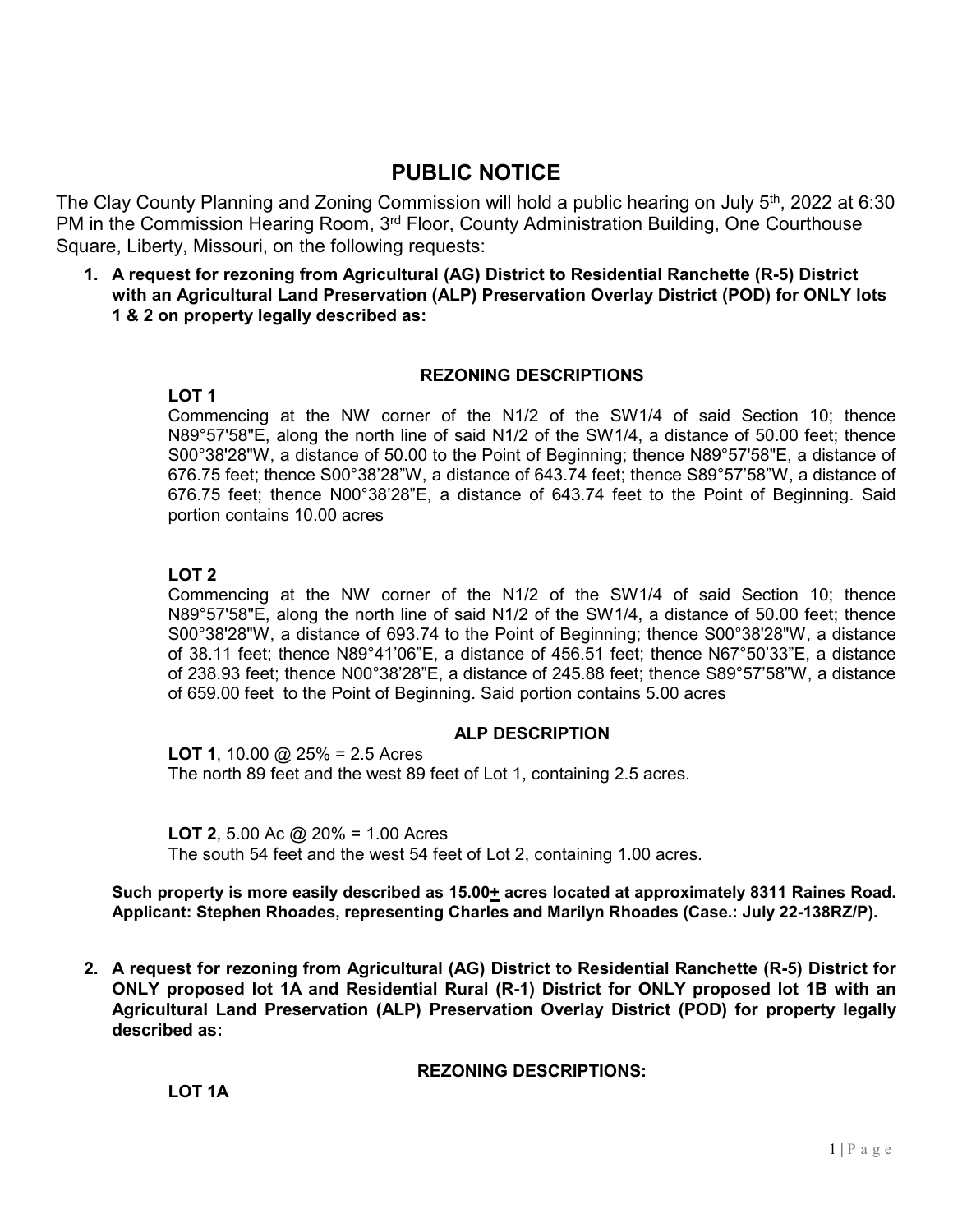Beginning at the SW corner of Lot 1 Crockett Addition 2005; thence N89°13'44"E, a distance of 451.87 feet; thence N89°49'25"E, a distance of 21.51 feet to the POB; thence N89°49'25"E, a distance of 310.00 feet; thence N02°25'39"E, a distance of 199.06 feet; thence N68°59'05"W, a distance of 143.94 feet; thence N00°35'01"W, a distance of 949.62 feet; thence S46°46'55"W, a distance of 303.11 feet; thence S24°03'34"W, a distance of 310.66 feet; thence S66°06'33"E, a distance of 74.40 feet; thence S36°58'44"E, a distance of 71.31 feet; thence S06°17'35"E, a distance of 566.12 feet; thence S00°10'35"E, a distance of 60.00 feet to the POB, containing 6.66 acres.

### **LOT 2A**

Beginning at the SW corner of Lot 1 Crockett Addition 2005; thence N00°35'01"W, a distance of 1320.73 feet; thence N89°24'51"E, a distance of 660.00 feet; thence S00°35'01"E, a distance of 120.24 feet; thence S46°46'55"W, a distance of 303.11 feet; thence S24°03'34"W, a distance of 310.66 feet; thence S66°06'33"E, a distance of 74.40 feet; thence S36°58'44"E, a distance of 71.31 feet; thence S06°17'35"E, a distance of 566.12 feet; thence S00°10'35"E, a distance of 60.00 feet; thence S89°49'25"W, a distance of 21.51; thence S89°13'44"W, a distance of 451.88 feet to the POB, containing 14.00 acres

#### **ALP DESCRIPTIONS**

## **LOT 1A**

The south 230 feet of Lot 1A, Replat of Lot 1 Crockett Addition 2005. Containing 1.67 acres.

## **LOT 2A**

Beginning at the NE corner of Lot 1 of Crockett Addition 2005; thence S00°35'01"E, a distance of 120.24 feet; thence S46°46'55"W, a distance of 303.11 feet; thence S24°03'34"W; thence 310.66 feet; thence S72°55'57"W, a distance of 320.65 feet; thence N00°35'01"W, a distance of 215.68 feet; thence N46°46'55"E, a distance of 713.41 feet; thence N89°24'51"E, a distance of 135.15 to the POB, containing 4.23 acres

**Such property is more easily described as 20.66+ acres located at approximately 13600 CC Highway. Applicants: Jay & Tiffiny Crockett. (Case.: July 22-140RZ/F).** 

## **3. A request for a Conditional Use Permit (CUP) for a commercial wireless communication tower/antenna on Agriculturally (AG) zoned property, legally described as**:

#### **Tract 1:**

A tract in the Southeast Quarter of Section 15, Township 52, Range 32, partially in Kansas City, and wholly in Clay County, Missouri, described as follows: Beginning at the Northeast corner of the Southwest Quarter of the Southeast Quarter of the Southeast Quarter of said Section 15; thence south 0 degrees 15 minutes 12 seconds West along the East line of the Southwest Quarter of the Southeast Quarter of the Southeast Quarter of said Section 15, 292.62 feet; thence North 88 degrees 40 minutes 13 seconds West 361.63 feet; thence South 0 degrees 15 minutes 12 seconds West parallel to the East line of the Southwest Quarter of the Southeast Quarter of the Southeast Quarter of said Section 15, 361.55 feet to a point on the South line of the Southeast Quarter of said Section 15; thence North 88 degrees 40 minutes 13 seconds West along said South line 300.0 feet to the Southwest corner of the Southwest Quarter of said Section 15; thence North 0 degrees 19 minutes 02 seconds East along the West line of the Southwest Quarter of the Southeast Quarter of the Southeast Quarter of Section 15, 654.44 feet to the Northwest corner of the Southwest Quarter of the Southeast Quarter of the Southeast Quarter of said Section 15; thence South 88 degrees 38 minutes 44 seconds Eat along the North line of the Southwest Quarter of the Southeast Quarter of the Southeast Quarter of said Section 15, 660.91 feet to the point of beginning, EXCEPT that part on the south now being used for road right of way.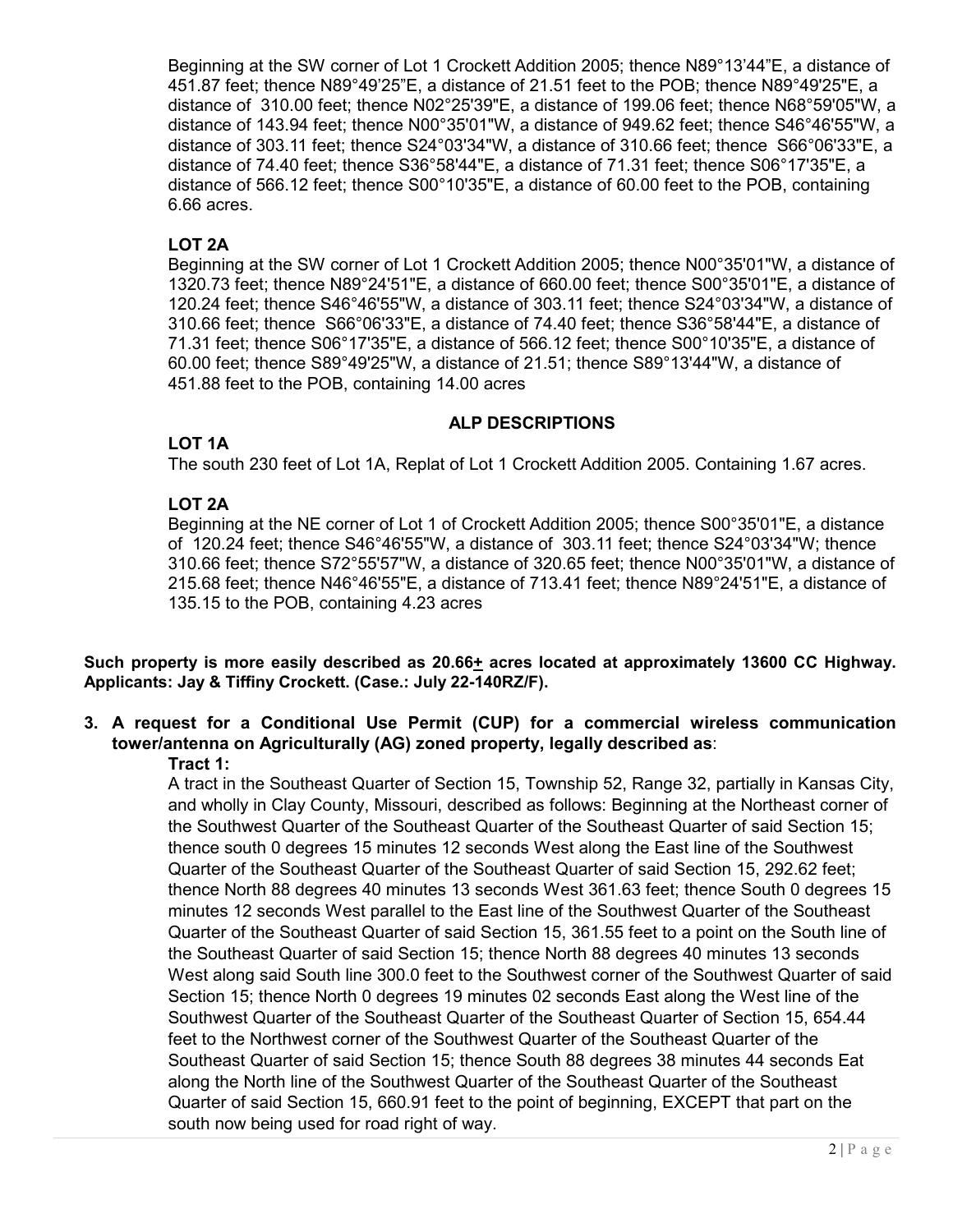## **Tract 2:**

The East one-half of the South one-half of the Southeast Quarter of the Southeast Quarter of Section 15, EXCEPT that part off the North side thereof sold to John Dwyer all in section 15, Township 52, Range 32, in Kansas City, Clay County, Missouri.

**Such property is more easily described as 15.71+ acres located at approximately 12016 N Stark Ave. Applicants: Patrick Erwin, Tillman Infrastructure, LLC, representing Brad and Patricia Legg (Case No.: July 22- 141CUP).**

**4. A request for a Conditional Use Permit (CUP) for a Primary School on Agriculturally (AG) zoned property, legally described as:**

> Part of the SE  $\frac{1}{4}$  NE  $\frac{1}{4}$  of Section 30 and Part of the SW  $\frac{1}{4}$  NW  $\frac{1}{4}$  of Section 29, all in Township 53N, Range 30W, Clay County, Missouri described as follows: Beginning at the NE corner of the SE ¼ NE ¼ of Section 30; thence South along the East line of Section 30, 219.36 feet; thence South 8° 15' East 217.7 feet; thence North 89° 59' West 375.2; thence South 11° 30' West 303 feet; thence South 19° 35 East, 641.7 feet; thence North 89° 59' West along the East-West Quarter Section line and State Highway 9, 591.7 feet; Thence North 675.2 feet; thence 89° 59' West, 538.3 feet; thence North 0° 19' East along the West line of the SE  $\%$  NE  $\frac{1}{4}$ , 653.1 feet; thence 89° 37' East along the North line of said SE  $\frac{1}{4}$  NE  $\frac{1}{4}$ , 1311.2 feet to the Point of Beginning.

**Such property is more easily described as 24.87+ acres located at approximately 22610 Route 92. Applicants: Kent Hill, representing Mike Farmer, First Baptist Church of Kearney (Case No.: July 22- 142CUP).**

**5. A request for rezoning from Agricultural (AG) District to Residential Rural (R-1) District with an Agricultural Land Preservation (ALP) Preservation Overlay District (POD) for ONLY lots 1-4 for property legally described as:**

## **LOT 1:**

A tract of land in the Northwest quarter of Section 18, Township 52 North, Range 31 West in the Clay County, Missouri being more particularly described as follows:

Commencing at the Southwest corner of said Northwest quarter; thence South 89˚53'02" East, along the West line of said Northwest quarter, a distance of 35 feet to a point on the East right of way line of Missouri Route A as it now exists, also known to be the point of beginning of the herein described tract; thence North 00˚15'53" East, along said East right of way line, a distance of 738.00 feet; thence South 89˚53'02" East, a distance of 590.00 feet; thence South 00˚15'35" West, a distance of 738.00 feet to a point on said South line; thence North 89˚53'02" West, along said South line, a distance of 590.00 feet to the point of beginning. Contains – 435,418.63 square feet or 10 acres more or less

#### **ALP LOT 1:**

A tract of land in the Northwest quarter of Section 18, Township 52 North, Range 31 West in the Clay County, Missouri being more particularly described as follows:

Commencing at the Southwest corner of said Northwest quarter; thence South 89˚53'02" East, along the West line of said Northwest quarter, a distance of 35 feet to a point on the East right of way line of Missouri Route A as it now exists, also known to be the point of beginning of the herein described tract; thence South 89˚53'02" East, along said South line of Northwest quarter, a distance of 590.00 feet; thence North 00˚15'53" East, a distance of 190.00; thence North 89˚53'02" West, a distance of 482.50 feet; thence North 00˚06'58" East, a distance of 180.00 feet; thence North 89˚53'02" West, a distance of 107.05 feet to the point of beginning.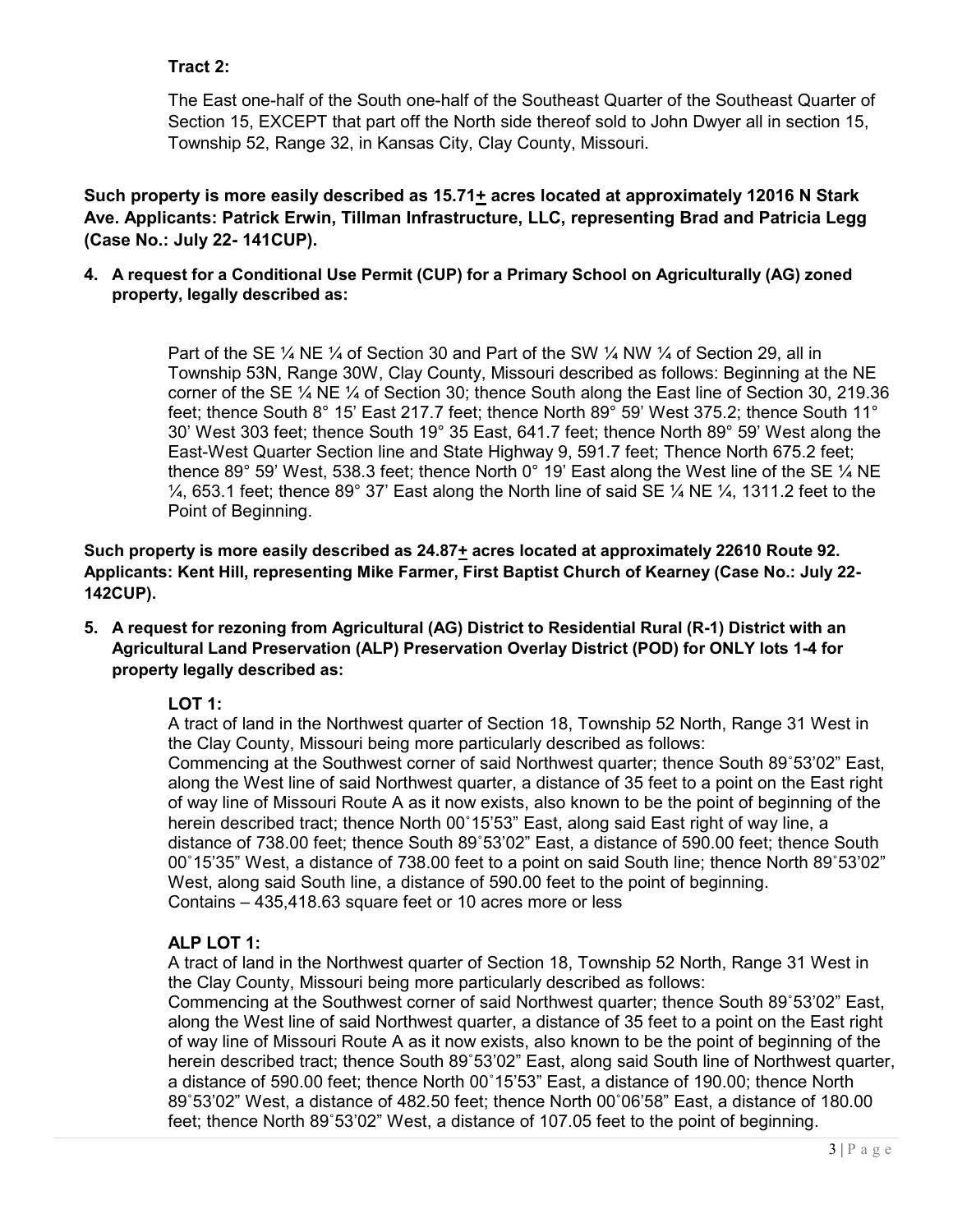## **LOT 2:**

A tract of land in the Northwest quarter of Section 18, Township 52 North, Range 31 West in the Clay County, Missouri being more particularly described as follows:

Commencing at the Southwest corner of said Northwest quarter; thence South 89˚53'02" East, along the West line of said Northwest quarter, a distance of 35 feet to a point on the East right of way line of Missouri Route A as it now exists; thence North 00˚15'53" East, along said East right of way line, a distance of 738.00 feet to the point of beginning of the herein described tract; thence continuing along said East right of way line, North 00˚15'53" East, a distance of 567.30 feet; thence South 89˚53'43", a distance of 457.49 feet; thence South 26˚13'23" East, a distance of 633.54 feet; thence South 00˚15'35" West, a distance of 537.03 feet; thence South 37˚13'15" West, a distance of 144.96 feet; thence on a curve to the left, having a radius of 50.05 feet, a chord bearing of South 05˚26'06" West, a chord length of 85.34 feet and an arc length of 102.19 feet to a point on the South line of said Northwest quarter; thence North 89˚53'02" West, along said South line, a distance of 55.14 feet; thence North 00˚15'35" East, a distance of 738.00 feet; thence North 89˚53'02" West, a distance of 590.00 feet to the point of beginning.

Contains – 436,134.16 square feet or 10.01 acres more or less

## **ALP LOT 2:**

A tract of land in the Northwest quarter of Section 18, Township 52 North, Range 31 West in the Clay County, Missouri being more particularly described as follows:

Commencing at the Southwest corner of said Northwest quarter; thence South 89˚53'02" East, along the West line of said Northwest quarter, a distance of 35 feet to a point on the East right of way line of Missouri Route A as it now exists; thence North 00˚15'53" East, along said East right of way line, a distance of 1,305.30 feet to the point of beginning of the herein described tract; thence South 89˚53'43", a distance of 457.49 feet; thence South 26˚13'23" East, a distance of 496.87 feet; thence North 61˚55'17" West, a distance of 767.79 feet to a point on said East right of way line; thence North 00˚ 15'35" East, along said East right of way line, a distance of 85.18 feet to the point of beginning.

Contains – 130,786.27 square feet or 3.00 acres more or less

## **LOT 3:**

A tract of land in the Northwest quarter of Section 18, Township 52 North, Range 31 West in the Clay County, Missouri being more particularly described as follows:

Commencing at the Southwest corner of said Northwest quarter; thence South 89˚53'02" East, along the West line of said Northwest quarter, a distance of 35 feet to a point on the East right of way line of Missouri Route A as it now exists; thence North 00˚15'53" East, along said East right of way line, a distance of 1305.30 feet; thence South 89˚53'43" East, a distance of 457.49 feet to the point of beginning of the herein described tract; thence South 89˚53'43" East, a distance of 669.96 feet; thence South 00˚42'29" West, a distance of 662.89 feet; thence South 37˚13'15" West, a distance of 701.30 feet; thence on a curve to the left having a radius of 50.05 feet, a chord bearing of South 87˚40'10" West, a chord length of 47.62 feet and an arc length of 49.62 feet; thence North 37˚13'15" East, a distance of 144.96 feet; thence North 00˚15'35" East, a distance of 537.03 feet; thence North 26˚13'23" West, a distance of 633.54 feet to the point of beginning.

Contains – 436,130.24 square feet or 10.01 acres more or less

## **ALP LOT 3:**

A tract of land in the Northwest quarter of Section 18, Township 52 North, Range 31 West in the Clay County, Missouri being more particularly described as follows: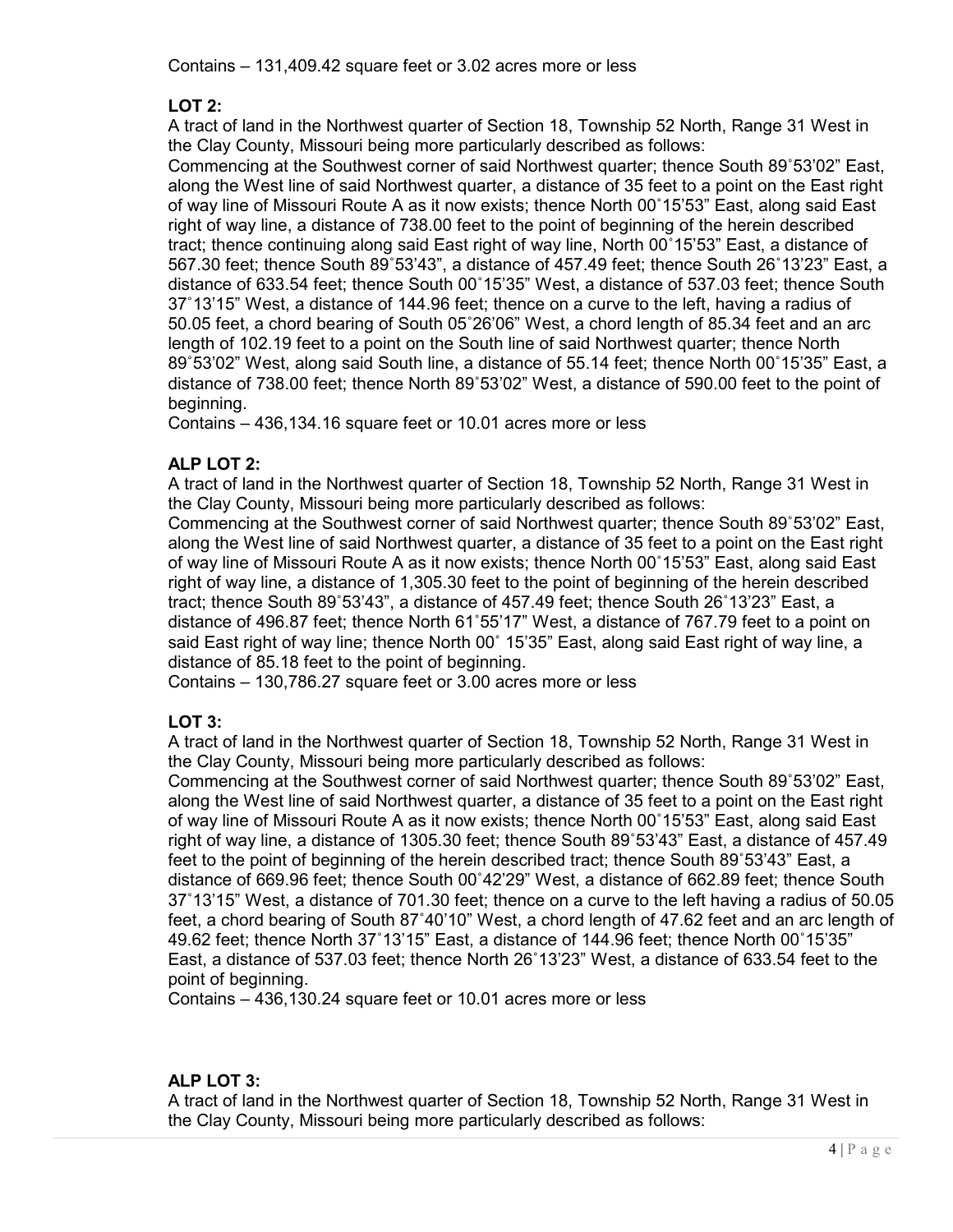Commencing at the Southwest corner of said Northwest quarter; thence South 89˚53'02" East, along the West line of said Northwest quarter, a distance of 35 feet to a point on the East right of way line of Missouri Route A as it now exists; thence North 00˚15'53" East, along said East right of way line, a distance of 1305.30 feet; thence South 89˚53'43" East, a distance of 457.49 feet to the point of beginning of the herein described tract; thence South 89˚53'43" East, a distance of 669.96 feet; thence South 00˚42'29" West, a distance of 215.00 feet; thence North 89˚17'31" West, a distance of 564.29 feet; thence North 26˚13'23" West, a distance of 233.24 feet to the point of beginning.

Contains – 130,685.73 square feet or 3.00 acres more or less

#### **LOT 4:**

A tract of land in the Northwest quarter of Section 18, Township 52 North, Range 31 West in the Clay County, Missouri being more particularly described as follows:

Commencing at the Southwest corner of said Northwest quarter; thence South 89˚53'02" East, along the West line of said Northwest quarter, a distance of 35 feet to a point on the East right of way line of Missouri Route A as it now exists; thence North 00˚15'53" East, along said East right of way line, a distance of 1305.30 feet; thence South 89˚53'43" East, a distance of 1,127.45 feet to the point of beginning of the herein described tract; thence South 89˚53'43" East, a distance of 420.96 feet; thence South 27˚17'34" West, a distance of 923.76 feet; thence South 57˚05'46" West, a distance of 811.19 feet; thence on a curve to the left having a radius of 50.05 feet, a chord bearing of Nroth 30˚17'17" West, chord length of 48.13 feet and an arc length of 50.11 feet; thence North 37˚13'15" East, a distance of 701.30 feet; thence North 00˚42'29" East, a distance of 662.89 feet to the point of beginning.

Contains – 511,586.97 square feet or 11.74 acres more or less

#### **ALP LOT 4:**

A tract of land in the Northwest quarter of Section 18, Township 52 North, Range 31 West in the Clay County, Missouri being more particularly described as follows:

Commencing at the Southwest corner of said Northwest quarter; thence South 89˚53'02" East, along the West line of said Northwest quarter, a distance of 35 feet to a point on the East right of way line of Missouri Route A as it now exists; thence North 00˚15'53" East, along said East right of way line, a distance of 1305.30 feet; thence South 89˚53'43" East, a distance of 1,127.45 feet to the point of beginning of the herein described tract; thence South 89˚53'43" East, a distance of 420.96 feet; thence South 27˚17'34" West, a distance of 275.64 feet; thence North 89˚17'31" West, a distance of 573.12 feet; thence North 00˚42'29" East, a distance of 239.16 feet to the point of beginning.

Contains – 153,921.67 square feet or 3.53 acres more or less

**Such property is more easily described as 41.76+ acres located at approximately 12419 A Hwy. Applicant: Steve Warger, representing Conrad and Shannon Stumpenhaus (Case.: July 22-143RZ/P).**

#### **6. A request for a Conditional Use Permit (CUP) for a Group Day Care on Agriculturally (AG) zoned property, legally described a:**

#### Legal Description:

A part of the East one half of the Northeast Quarter of Section 23, Township 52, Range 31, in Clay County, Missouri, described as follows: Beginning at a point in the West line of the East one half pf the Southeast Quarter pf the Northeast Quarter of Section 23, Township 52, Range 31, and 282.03 feet North of a point in said West line intersects the North line of the Right of Way of state route number 69, thence North on the said West line a distance of 356.5 feet to the Northwest corner of the Southeast Quarter of the Northeast Quarter of Section 23; thence East on the North line of the Southeast Quarter a distance 951.1 feet to a point where said North line intersects the North line of the Right of Way of State route number 69; thence in a